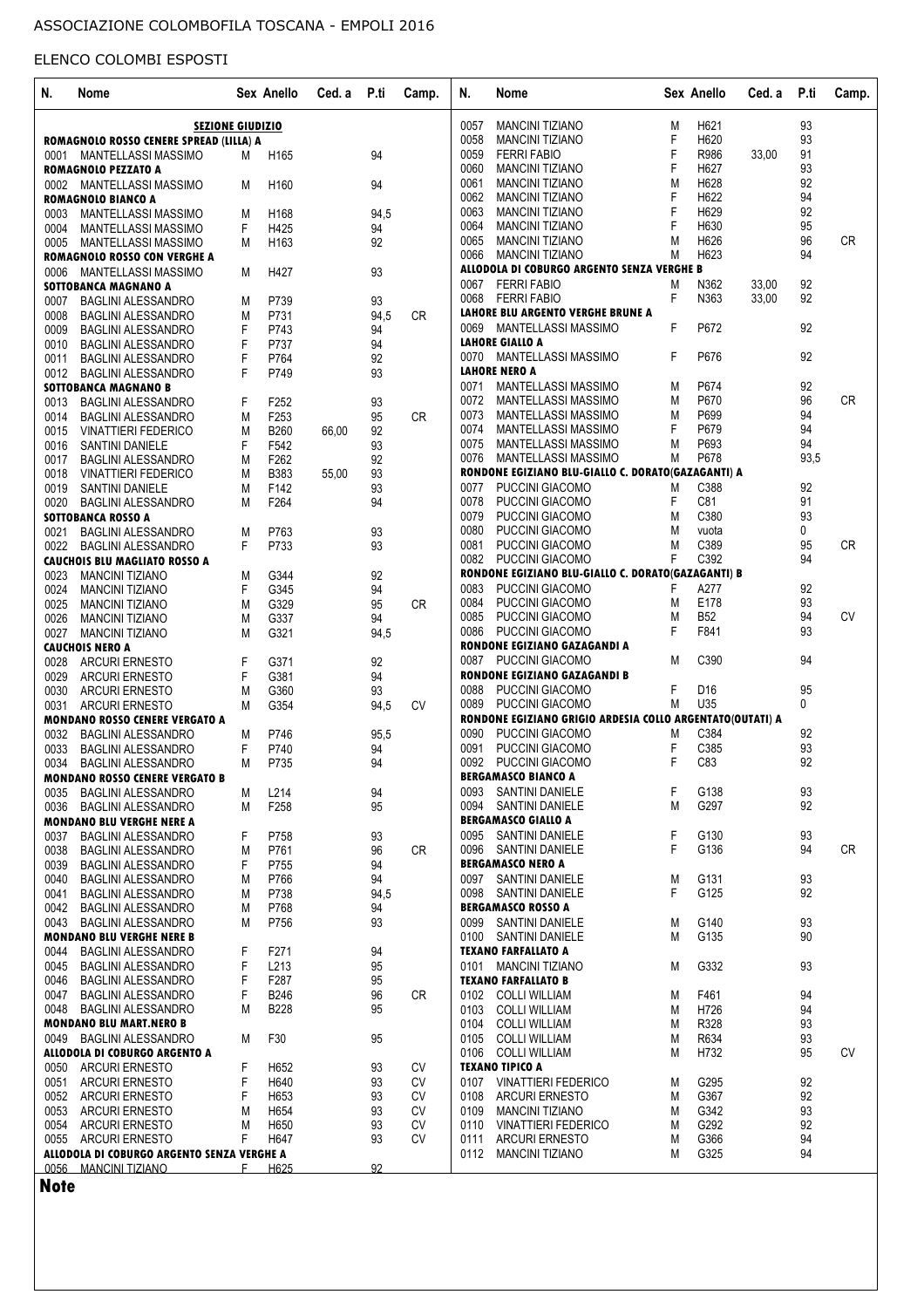| N.   | Nome                                          |   | Sex Anello       | Ced. a | P.ti | Camp.     | N.   | Nome                                         |   | Sex Anello       | Ced. a | P.ti | Camp.     |
|------|-----------------------------------------------|---|------------------|--------|------|-----------|------|----------------------------------------------|---|------------------|--------|------|-----------|
| 0113 | <b>ARCURI ERNESTO</b>                         | M | G352             |        | 94   |           | 0169 | <b>BANI MAURO</b>                            | M | N830             |        | 93   |           |
| 0114 | <b>ARCURI ERNESTO</b>                         | M | G350             |        | 94,5 |           | 0170 | <b>BANI MAURO</b>                            | F | G956             |        | 95,5 | <b>CV</b> |
| 0115 | <b>MANCINI TIZIANO</b>                        | M | G304             |        | 93   |           | 0171 | <b>BANI MAURO</b>                            | F | D806             |        | 95   |           |
| 0116 | <b>MANCINI TIZIANO</b>                        | M | G318             |        | 95   | <b>CR</b> | 0172 | <b>BANI MAURO</b>                            | F | N107             |        | 94   |           |
|      | <b>TEXANO BIANCO A</b>                        |   |                  |        |      |           |      | <b>KING BLU VERGHE NERE A</b>                |   |                  |        |      |           |
|      | 0117 MANCINI TIZIANO                          | M | G330             |        | 93   |           | 0173 | <b>BIANCHINI SERGIO</b>                      | M | S104             |        | 94   |           |
|      | <b>TEXANO NERO DILUITO A</b>                  |   |                  |        |      |           | 0174 | <b>BIANCHINI SERGIO</b>                      | M | S110             |        | 95   |           |
| 0118 | <b>MANCINI TIZIANO</b>                        | F | G302             |        | 93   |           |      | <b>KING FARFALLATO B</b>                     |   |                  |        |      |           |
| 0119 | <b>MANCINI TIZIANO</b>                        | F | G306             |        | 95   | <b>CV</b> | 0175 | <b>BANI MAURO</b>                            | M | H855             |        | 95   |           |
| 0120 | <b>MANCINI TIZIANO</b>                        | F | G340             |        | 93   |           | 0176 | <b>VINATTIERI FEDERICO</b>                   | M | A268             |        | 92   |           |
| 0121 | <b>MANCINI TIZIANO</b>                        | F | G324             |        | 94   |           |      | 0177 VINATTIERI FEDERICO                     | F | M471             |        | 93   |           |
|      | 0122 ARCURI ERNESTO                           | F | G353             |        | 95   | <b>CV</b> |      | <b>KING NERO B</b>                           |   |                  |        |      |           |
| 0123 | <b>VINATTIERI FEDERICO</b>                    | F | G294             |        | 94   |           | 0178 | <b>BANI MAURO</b>                            | M | H835             |        | 96   | <b>CR</b> |
| 0124 | <b>MANCINI TIZIANO</b>                        | F | G310             |        | 92   |           | 0179 | <b>VINATTIERI FEDERICO</b>                   | F | M470             |        | 94   |           |
|      | <b>TEXANO ROSSO CON VERGHE A</b>              |   |                  |        |      |           |      | <b>KING ROSSO B</b>                          |   |                  |        |      |           |
| 0125 | <b>ARCURI ERNESTO</b>                         | F | G364             |        | 95   |           | 0180 | <b>BANI MAURO</b>                            | F | B121             |        | 95   |           |
| 0126 | ARCURI ERNESTO                                | F | G357             |        | 95   |           | 0181 | <b>BANI MAURO</b>                            | M | N683             |        | 94   |           |
| 0127 | <b>MANCINI TIZIANO</b>                        | F | G315             |        | 94,5 |           |      | KING ROSSO CENERE SENZA VERGHE (LAVANDA) A   |   |                  |        |      |           |
|      | <b>TEXANO BLU CON VERGHE A</b>                |   |                  |        |      |           | 0182 | <b>BIANCHINI SERGIO</b>                      | M | S <sub>103</sub> |        | 95   |           |
| 0128 | <b>ARCURI ERNESTO</b>                         | F | G355             |        | 96   | <b>CR</b> | 0183 | <b>BIANCHINI SERGIO</b>                      | M | S124             |        | 94   |           |
| 0129 | <b>MANCINI TIZIANO</b>                        | F | G341             |        | 93   |           |      | <b>KING ROSSO CON VERGHE A</b>               |   |                  |        |      |           |
| 0130 | <b>ARCURI ERNESTO</b>                         | F | G351             |        | 95   |           | 0184 | <b>BIANCHINI SERGIO</b>                      | M | S109             |        | 94   |           |
| 0131 | <b>MANCINI TIZIANO</b>                        | F | G317             |        | 95   |           | 0185 | <b>BIANCHINI SERGIO</b>                      | F | S <sub>121</sub> |        | 94   |           |
|      | 0132 MANCINI TIZIANO                          | F | G335             |        | 95   |           | 0186 | <b>BIANCHINI SERGIO</b>                      | F | S114             |        | 94   |           |
| 0133 | <b>MANCINI TIZIANO</b>                        | F | G336             |        | 93   |           | 0187 | <b>BIANCHINI SERGIO</b>                      | М | S179             |        | 96   | <b>CR</b> |
|      | <b>TEXANO BLU MARTELLATO A</b>                |   |                  |        |      |           |      | <b>FIORENTINO BLU CON VERGHE NERE A</b>      |   |                  |        |      |           |
|      | 0134 ARCURI ERNESTO                           | F | G359             |        | 95   |           | 0188 | <b>TREDICI MARCO</b>                         | M | G406             | 33,00  | 92   |           |
|      | <b>TEXANO BLU MARTELLATO B</b>                |   |                  |        |      |           | 0189 | <b>TREDICI MARCO</b>                         | M | G405             | 33,00  | 93   |           |
|      | 0135 VINATTIERI FEDERICO                      | F | A502             |        | 93   |           | 0190 | <b>TRINCI TIZIANO</b>                        | F | G421             |        | 94   | <b>CV</b> |
|      | VIAGGIATORE ITALIANO DA ESP. NERO A           |   |                  |        |      |           | 0191 | <b>TREDICI MARCO</b>                         | M | G407             | 33,00  | 92   |           |
| 0136 | VIRGA FRANCESCO                               | F | H793             |        | 0    |           | 0192 | <b>TREDICI MARCO</b>                         | F | G400             | 33,00  | 91   |           |
| 0137 | <b>VIRGA FRANCESCO</b>                        | F | H797             |        | 95   |           | 0193 | <b>TREDICI MARCO</b>                         | F | G403             | 33,00  | 92   |           |
| 0138 | <b>VIRGA FRANCESCO</b>                        | F | H792             |        | 96   | <b>CV</b> | 0194 | <b>TREDICI MARCO</b>                         | F | G402             | 33,00  | 93   |           |
| 0139 | <b>VIRGA FRANCESCO</b>                        | M | H615             |        | 93   |           |      | <b>FIORENTINO BLU CON VERGHE NERE B</b>      |   |                  |        |      |           |
| 0140 | <b>VIRGA FRANCESCO</b>                        | M | H605             |        | 93   |           | 0195 | <b>TREDICI MARCO</b>                         | F | H272             | 55,00  | 94   |           |
| 0141 | <b>VIRGA FRANCESCO</b>                        | F | H796             |        | 93   |           | 0196 | <b>TREDICI MARCO</b>                         | M | M453             | 33,00  | 94   |           |
|      | VIAGGIATORE ITALIANO DA ESP. NERO B           |   |                  |        |      |           |      | 0197 TREDICI MARCO                           | М | H288             | 33,00  | 95   |           |
|      | 0142 VIRGA FRANCESCO                          | М | F <sub>27</sub>  |        | 94   |           |      | <b>FIORENTINO NERO A</b>                     |   |                  |        |      |           |
|      | VIAGGIATORE TEDESCO DA ESP. BIANCO A          |   |                  |        |      |           | 0198 | <b>BUTELLI GIORGIO</b>                       | M | G182             |        | 95   |           |
|      | 0143 FERRI FABIO                              | F | R981             |        | 92   |           | 0199 | <b>CLAUDENTI MARCO</b>                       | F | G610             |        | 94   |           |
|      | 0144 FERRI FABIO                              | M | R985             |        | 94   |           | 0200 | MICHELOZZI MARCO                             | F | G222             |        | 0    |           |
|      | VIAGGIATORE TEDESCO DA ESP. BLU VERGHE NERE A |   |                  |        |      |           | 0201 | <b>CLAUDENTI MARCO</b>                       | M | G65              |        | 95   |           |
|      | 0145 VIRGA FRANCESCO                          | F | H617             |        | 94   |           | 0202 | MICHELOZZI MARCO                             | M | G228             |        | 90   |           |
|      | VIAGGIATORE TEDESCO DA ESP. BLU VERGHE NERE B |   |                  |        |      |           | 0203 | <b>CLAUDENTI MARCO</b>                       | M | G15              |        | 93   |           |
|      | 0146 VIRGA FRANCESCO                          | M | F <sub>12</sub>  |        | 92   |           | 0204 | MICHELOZZI MARCO                             | F | G229             |        | 0    |           |
|      | VIAGGIATORE TEDESCO DA ESP. PEZZATO A         |   |                  |        |      |           | 0205 | <b>CLAUDENTI MARCO</b>                       | F | G611             |        | 92   |           |
| 0147 | CECCHETTI ALDO                                | M | H695             |        | 94   |           | 0206 | MICHELOZZI MARCO                             | M | N2               |        | 94   |           |
| 0148 | <b>CECCHETTI ALDO</b>                         | M | H959             |        | 0    |           | 0207 | <b>CLAUDENTI MARCO</b>                       | F | G630             |        | 94   |           |
|      | 0149 CECCHETTI ALDO                           | M | H956             |        | 92   |           |      | 0208 MICHELOZZI MARCO                        | M | N6               |        | 90   |           |
|      | VIAGGIATORE TEDESCO DA ESP. PEZZATO B         |   |                  |        |      |           | 0209 | <b>CLAUDENTI MARCO</b>                       | M | G69              |        | 94   |           |
| 0150 | <b>CECCHETTI ALDO</b>                         | M | H957             |        | 94   |           |      | 0210 CLAUDENTI MARCO                         | M | G32              |        | 96   | <b>CR</b> |
| 0151 | CECCHETTI ALDO                                | M | C401             |        | 93   |           | 0211 | MICHELOZZI MARCO                             | F | N8               |        | 92   |           |
|      | 0152 CECCHETTI ALDO                           | F | <b>B349</b>      |        | 93   |           |      | 0212 CLAUDENTI MARCO                         | F | G612             |        | 95   |           |
|      | 0153 CECCHETTI ALDO                           | M | L790             |        | 94,5 |           |      | 0213 CLAUDENTI MARCO                         | F | G74              |        | 95   |           |
| 0154 | CECCHETTI ALDO                                | F | L964             |        | 92   |           |      | 0214 MICHELOZZI MARCO                        | M | N <sub>10</sub>  |        | 93   |           |
| 0155 | <b>CECCHETTI ALDO</b>                         | M | F80              |        | 94   |           |      | 0215 CLAUDENTI MARCO                         | F | G9               |        | 92   |           |
| 0156 | CECCHETTI ALDO                                | F | F366             |        | 95,5 | CR.       |      | 0216 MICHELOZZI MARCO                        | M | N19              |        | 92   |           |
| 0157 | CECCHETTI ALDO                                | M | F87              |        | 95   |           |      | 0217 CLAUDENTI MARCO                         | M | G46              |        | 95   |           |
| 0158 | <b>CECCHETTI ALDO</b>                         | F | F91              |        | 94   |           |      | 0218 BUTELLI GIORGIO                         | F | G181             |        | 96   | <b>CR</b> |
|      | 0159 CECCHETTI ALDO                           | M | F89              |        | 93   |           |      | 0219 CLAUDENTI MARCO                         | М | G10              |        | 93   |           |
|      | VIAGGIATORE TEDESCO DA ESP. ZARZANO BLU A     |   |                  |        |      |           |      | <b>FIORENTINO NERO B</b>                     |   |                  |        |      |           |
|      | 0160 VIRGA FRANCESCO                          | М | H795             |        | 96   | CR        | 0220 | <b>CLAUDENTI MARCO</b>                       | M | M79              |        | 95   |           |
| 0161 | <b>VIRGA FRANCESCO</b>                        | M | H798             |        | 94   |           | 0221 | <b>CLAUDENTI MARCO</b>                       | М | R <sub>15</sub>  |        | 94   |           |
|      | 0162 VIRGA FRANCESCO                          | F | H613             |        | 94   |           |      | 0222 CLAUDENTI MARCO                         | M | M55              |        | 96   | CR        |
|      | <b>KING BIANCO A</b>                          |   |                  |        |      |           | 0223 | <b>CLAUDENTI MARCO</b>                       | F | L901             |        | 94   |           |
| 0163 | <b>BIANCHINI SERGIO</b>                       | M | S <sub>177</sub> |        | 95   | CV        |      | 0224 CLAUDENTI MARCO                         | M | H <sub>205</sub> |        | 95   |           |
| 0164 | <b>BIANCHINI SERGIO</b>                       | M | S <sub>115</sub> |        | 93   |           |      | 0225 CLAUDENTI MARCO                         | М | H233             |        | 95   |           |
| 0165 | <b>BIANCHINI SERGIO</b>                       | F | S <sub>107</sub> |        | 95   | CV        | 0226 | <b>CLAUDENTI MARCO</b>                       | M | H61              |        | 95   |           |
| 0166 | <b>BIANCHINI SERGIO</b>                       | M | S <sub>118</sub> |        | 95   | <b>CV</b> | 0227 | <b>CLAUDENTI MARCO</b>                       | M | H141             |        | 95   |           |
|      | <b>KING BIANCO B</b>                          |   |                  |        |      |           |      | <b>GOZZUTO DI POMERANIA MEZZALUNA NERO B</b> |   |                  |        |      |           |
| 0167 | <b>BANI MAURO</b>                             | M | A182             |        | 94   |           | 0228 | <b>CLAUDENTI MARCO</b>                       | F | A379             |        | 95   |           |
| 0168 | <b>BANI MAURO</b>                             | M | N618             |        | 94   |           | 0229 | CLAUDENTI MARCO                              | F | A413             |        | 96   | <b>CV</b> |
|      |                                               |   |                  |        |      |           |      |                                              |   |                  |        |      |           |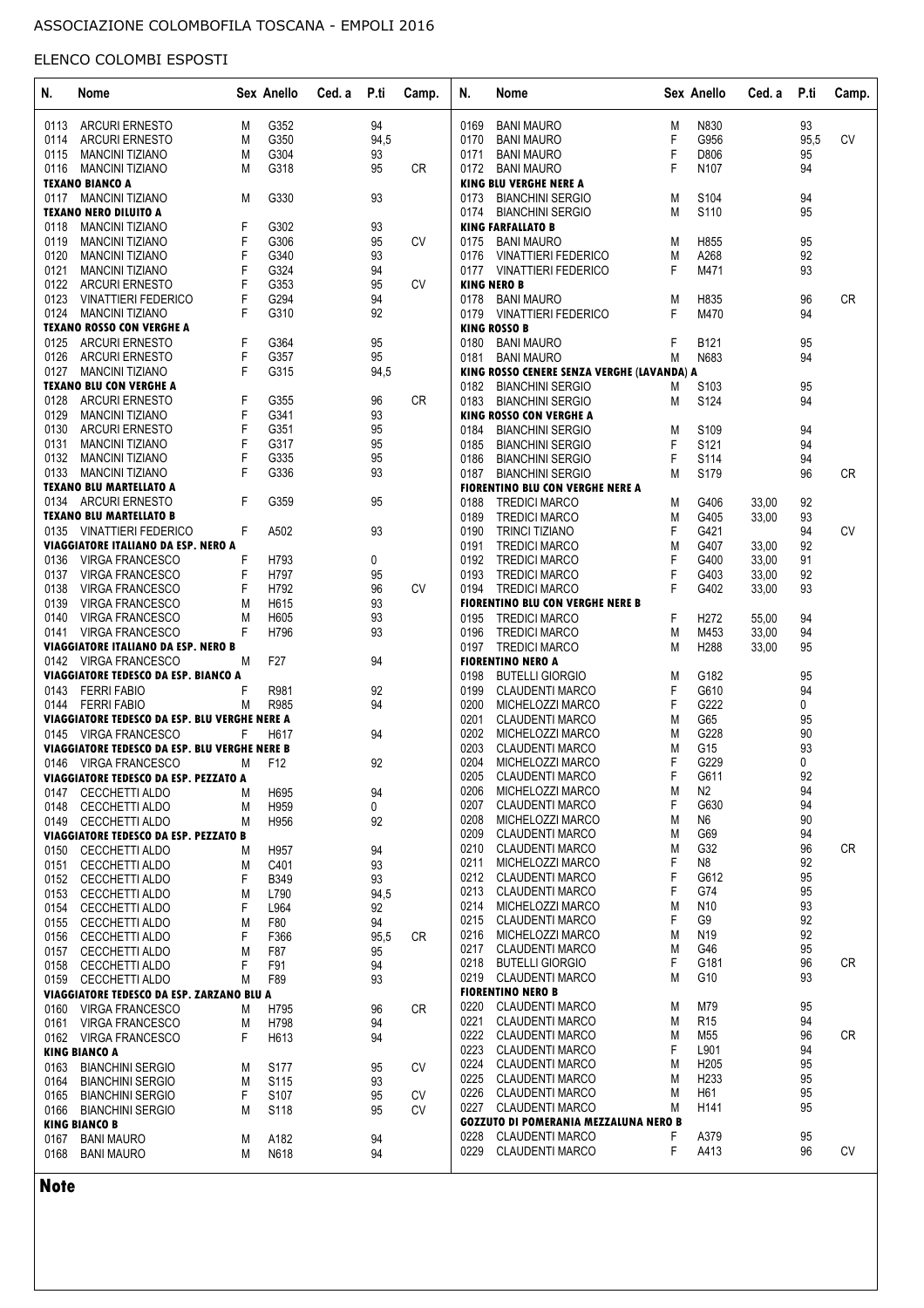| N.   | Nome                                             |    | Sex Anello       | Ced. a | P.ti | Camp.     | N.   | Nome                                                 |    | Sex Anello      | Ced. a P.ti |          | Camp.     |
|------|--------------------------------------------------|----|------------------|--------|------|-----------|------|------------------------------------------------------|----|-----------------|-------------|----------|-----------|
| 0230 | <b>CLAUDENTI MARCO</b>                           | F  | A374             |        | 94   |           |      | PAVONCELLO BIANCO CODA NERA A                        |    |                 |             |          |           |
|      | 0231 CLAUDENTI MARCO                             | F  | <b>HB156</b>     |        | 93   |           |      | 0283 PAPPAS NICOLAOS                                 | M  | C351            |             | 95       |           |
|      | GOZZUTO DI NORWICH MEZZALUNA BLU CON V. A        |    |                  |        |      |           |      | <b>PAVONCELLO MULTICOLORE A</b>                      |    |                 |             |          |           |
|      | 0232 CLAUDENTI MARCO                             | F  | H984             |        | 95   |           |      | 0284 PAPPAS NICOLAOS                                 | M  | C329            |             | 95       |           |
|      | 0233 CLAUDENTI MARCO                             | M  | H975             |        | 96   | <b>CV</b> |      | <b>PAVONCELLO NERO A</b>                             |    |                 |             |          |           |
|      | 0234 CLAUDENTI MARCO                             | M  | H977             |        | 95   |           |      | 0285 PAPPAS NICOLAOS                                 | M  | C376            |             | 97       | <b>CR</b> |
|      | 0235 CLAUDENTI MARCO                             | M  | H985             |        | 94   |           |      | 0286 PAPPAS NICOLAOS                                 | M  | C379            |             | 96       |           |
|      | <b>GOZZUTO DI AMSTERDAM BLU ARGENTO A</b>        |    |                  |        |      |           |      | <b>MODENESE TEDESCO SCHIETTO ANDALUSO A</b>          |    |                 |             |          |           |
|      | 0236 TRINCI TIZIANO                              | М  | C <sub>135</sub> |        | 94   |           |      | 0287 MICHELOZZI MARCO                                | M  | D823            |             | 95       |           |
|      | <b>GOZZUTO DI AMSTERDAM BLU VERGHE NERE A</b>    |    |                  |        |      |           |      | <b>MODENESE TEDESCO SCHIETTO BLU S.VERGHE A</b>      |    |                 |             |          |           |
|      | 0237 TRINCI TIZIANO                              | F. | C <sub>121</sub> |        | 92   |           |      | 0288 BUTELLI GIORGIO                                 | F. | D970            |             | 95       |           |
|      | 0238 TRINCI TIZIANO                              | F  | C138             |        | 95,5 |           |      | MODENESE TEDESCO SCHIETTO BLU V.NERE A               |    |                 |             |          |           |
|      | <b>GOZZUTO DI AMSTERDAM GIALLO CON VERGHE A</b>  |    |                  |        |      |           |      |                                                      |    |                 |             |          |           |
|      | 0239 TRINCI TIZIANO                              | М  | C <sub>136</sub> |        | 92   |           | 0289 | <b>BUTELLI GIORGIO</b>                               | M  | D921            |             | 95       |           |
|      | GOZZUTO DI AMSTERDAM MEZZALUNA BLU VERGHE NERE A |    |                  |        |      |           | 0290 | BUTELLI GIORGIO                                      | F  | D930            |             | 95<br>96 | <b>CR</b> |
|      |                                                  |    | C126             |        |      |           | 0291 | <b>BUTELLI GIORGIO</b><br>0292 BUTELLI GIORGIO       | F. | D947            |             |          |           |
|      | 0240 TRINCI TIZIANO                              | M  |                  |        | 94   |           |      |                                                      | М  | D931            |             | 95       |           |
|      | <b>GOZZUTO DI AMSTERDAM NERO A</b>               |    |                  |        |      |           |      | <b>MODENESE TEDESCO SCHIETTO NERO A</b>              |    |                 |             |          |           |
|      | 0241 TRINCI TIZIANO                              | F  | C124             |        | 95   |           |      | 0293 MICHELOZZI MARCO                                | M  | D836            |             | 94       |           |
|      | 0242 TRINCI TIZIANO                              | M  | C149             |        | 97   | CR        |      | 0294 MICHELOZZI MARCO                                | M  | D843            |             | 95       |           |
|      | <b>GOZZUTO DI AMSTERDAM PIETRASCURA A</b>        |    |                  |        |      |           |      | <b>MODENESE TEDESCO SCHIETTO NERO B</b>              |    |                 |             |          |           |
|      | 0243 TRINCI TIZIANO                              | F  | C <sub>122</sub> |        | 93   |           |      | 0295 BANI MAURO                                      | F. | P <sub>14</sub> |             | 94       |           |
|      | <b>GOZZUTO DI AMSTERDAM ROSSO SPREAD A</b>       |    |                  |        |      |           |      | MODENESE TEDESCO SCHIETTO PIETRA CHIARA MARTELLATO B |    |                 |             |          |           |
|      | 0244 TRINCI TIZIANO                              | M  | C <sub>123</sub> |        | 95,5 |           | 0296 | <b>BANI MAURO</b>                                    | M  | T <sub>59</sub> |             | 95,5     |           |
|      | <b>GOZZUTO DI AMSTERDAM TIGRATO NERO A</b>       |    |                  |        |      |           | 0297 | <b>BANI MAURO</b>                                    | F. | T104            |             | 93       |           |
|      | 0245 TRINCI TIZIANO                              | M  | C140             |        | 96   | <b>CV</b> |      | <b>MODENESE TEDESCO SCHIETTO ROSSO B</b>             |    |                 |             |          |           |
|      | 0246 TRINCI TIZIANO                              | F  | C <sub>155</sub> |        | 95   |           | 0298 | <b>BANI MAURO</b>                                    | F  | K668            |             | 92       |           |
|      | 0247 TRINCI TIZIANO                              | M  | C <sub>133</sub> |        | 95,5 |           | 0299 | <b>BANI MAURO</b>                                    | M  | <b>R11</b>      |             | 94       |           |
|      | 0248 TRINCI TIZIANO                              | M  | C <sub>130</sub> |        | 96   | <b>CV</b> | 0300 | <b>BANI MAURO</b>                                    | F  | H603            |             | 94       |           |
|      | 0249 TRINCI TIZIANO                              | F  | C <sub>161</sub> |        | 93   |           |      | MODENESE TEDESCO GAZZO BLU V.NERE A                  |    |                 |             |          |           |
|      | <b>CIUFFOLOTTO DORATO ALI BLU A</b>              |    |                  |        |      |           | 0301 | <b>BUTELLI GIORGIO</b>                               | F  | D925            |             | 95,5     |           |
|      | 0250 TOMESANI LUCA                               | M  | D636             |        | 93   |           |      | 0302 BUTELLI GIORGIO                                 | M  | D907            |             | 95       |           |
|      | 0251 TOMESANI LUCA                               | M  | D652             |        | 92   |           |      | 0303 BUTELLI GIORGIO                                 | M  | D960            |             | 96       | <b>CV</b> |
|      | 0252 TOMESANI LUCA                               | M  | D633             |        | 93   |           | 0304 | <b>BUTELLI GIORGIO</b>                               | F  | D926            |             | 95       |           |
|      | <b>CIUFFOLOTTO DORATO ALI NERE A</b>             |    |                  |        |      |           |      | MODENESE TEDESCO GAZZO BLU V.NERE B                  |    |                 |             |          |           |
|      | 0253 TOMESANI LUCA                               | M  | D641             | 16,50  | 92   |           | 0305 | <b>BANI MAURO</b>                                    | M  | R801            |             | 94       |           |
|      | 0254 TOMESANI LUCA                               | M  | D654             | 16,50  | 93   |           | 0306 | <b>BANI MAURO</b>                                    | F  | K666            |             | 95       |           |
|      | 0255 TOMESANI LUCA                               | F  | D655             | 16,50  | 92   |           | 0307 | <b>BANI MAURO</b>                                    | M  | T266            |             | 94       |           |
|      | 0256 TOMESANI LUCA                               | F  | D648             | 16,50  | 92   |           |      | <b>MODENESE TEDESCO MAGNANO MAGNANO B</b>            |    |                 |             |          |           |
| 0257 | <b>TOMESANI LUCA</b>                             | M  | D662             | 16,50  | 94   | <b>CV</b> | 0308 | <b>BANI MAURO</b>                                    | M  | k697            |             | 94       |           |
|      | 0258 TOMESANI LUCA                               | M  | D670             | 16,50  | 92   |           |      | TRIGANINO MODENESE SCHIETTO MAGNANO A                |    |                 |             |          |           |
|      | <b>CIUFFOLOTTO RAMATO ALI NERE A</b>             |    |                  |        |      |           | 0309 | LUCARINI GEMMA                                       | M  | D719            |             | 93       |           |
| 0259 | TOMESANI LUCA                                    | M  | D638             | 16,50  | 91   |           | 0310 | <b>CECCANTI FABIO</b>                                | F. | D896            |             | 94       |           |
| 0260 | <b>TOMESANI LUCA</b>                             | F  | D639             | 16,50  | 95,5 | CR.       | 0311 | <b>LUCARINI GEMMA</b>                                | M  | D723            |             | 92       |           |
| 0261 | <b>TOMESANI LUCA</b>                             | M  | D661             | 16,50  | 93   |           | 0312 | <b>CECCANTI FABIO</b>                                | M  | D897            |             | 95       | <b>CR</b> |
|      | 0262 TOMESANI LUCA                               | M  | D671             | 16,50  | 91   |           |      |                                                      | F  | D781            |             | 94       |           |
| 0263 | <b>TOMESANI LUCA</b>                             | F  | D672             | 16,50  | 93   |           | 0313 | <b>CECCANTI FABIO</b><br><b>CECCANTI FABIO</b>       | F  |                 |             | 93       |           |
|      | 0264 TOMESANI LUCA                               | F  | D673             | 16,50  | 93   |           | 0314 |                                                      | F  | D776<br>D731    |             | 92       |           |
|      | 0265 TOMESANI LUCA                               | М  | D640             | 16,50  | 92   |           |      | 0315 LUCARINI GEMMA                                  |    |                 |             |          |           |
|      |                                                  | F  | D637             |        |      |           | 0316 | CECCANTI FABIO                                       | M  | D782            |             | 94       |           |
|      | 0266 TOMESANI LUCA                               |    |                  | 16,50  | 93   |           |      | 0317 CECCANTI FABIO                                  | F  | D895            |             | 96       | CR        |
|      | ALLODOLA DI NORIMBERGA ALLODOLATO A              |    |                  |        |      |           |      | 0318 LUCARINI GEMMA                                  | M  | D727            |             | 93       |           |
|      | 0267 TOMESANI LUCA                               | M  | C <sub>279</sub> |        | 90   |           |      | 0319 CECCANTI FABIO                                  | F  | D775            |             | 94,5     |           |
|      | 0268 TOMESANI LUCA                               | М  | C271             |        | 94   | CR.       |      | <b>TRIGANINO MODENESE SCHIETTO MAGNANO B</b>         |    |                 |             |          |           |
|      | 0269 TOMESANI LUCA                               | M  | C272             | 22,00  | 92   |           | 0320 | <b>CECCANTI FABIO</b>                                | F  | L30             |             | 93       |           |
|      | 0270 TOMESANI LUCA                               | F  | C <sub>292</sub> | 22,00  | 93   |           | 0321 | <b>CECCANTI FABIO</b>                                | F  | L33             |             | 93       |           |
|      | 0271 TOMESANI LUCA                               | F  | C <sub>277</sub> | 22,00  | 93   |           |      | 0322 LUCARINI GEMMA                                  | F  | K804            |             | 93       |           |
|      | 0272 TOMESANI LUCA                               | F  | C276             |        | 92   |           | 0323 | <b>CECCANTI FABIO</b>                                | F  | T566            |             | 94       |           |
|      | 0273 TOMESANI LUCA                               | F  | C297             | 22,00  | 93   |           |      | 0324 LUCARINI GEMMA                                  | F  | K812            |             | 93       |           |
|      | 0274 TOMESANI LUCA                               | M  | C295             | 22,00  | 91   |           |      | 0325 CECCANTI FABIO                                  | M  | L47             |             | 93       |           |
|      | VECCHIO CAPPUCCINO OLANDESE BIANCO A             |    |                  |        |      |           |      | 0326 CECCANTI FABIO                                  | F. | L37             |             | 97       | CR        |
|      | 0275 ERMINI MARCO                                | M  | C <sub>225</sub> | 22,00  | 93   |           |      | 0327 CECCANTI FABIO                                  | M  | L40             |             | 95       |           |
|      | VECCHIO CAPPUCCINO OLANDESE GIALLO A             |    |                  |        |      |           |      | 0328 CECCANTI FABIO                                  | F  | L42             |             | 93       |           |
|      | 0276 ERMINI MARCO                                |    | C <sub>222</sub> | 22,00  | 93   |           | 0329 | CECCANTI FABIO                                       | M  | L52             |             | 94       |           |
|      | 0277 ERMINI MARCO                                | F  | C395             | 22,00  | 94   |           |      | 0330 CECCANTI FABIO                                  | F  | L41             |             | 94       |           |
|      | VECCHIO CAPPUCCINO OLANDESE ROSSO A              |    |                  |        |      |           |      | TRIGANINO MODENESE SCHIETTO TRIGANO A                |    |                 |             |          |           |
|      | 0278 ERMINI MARCO                                | M  | C227             | 22,00  | 93   |           | 0331 | LUCARINI GEMMA                                       | F  | K220            |             | 91       |           |
|      | PAVONCELLO ANDALUSO A                            |    |                  |        |      |           |      | 0332 LUCARINI GEMMA                                  | M  | U311            |             | 94       |           |
|      | 0279 PAPPAS NICOLAOS                             | F  | C303             |        | 95   |           |      | TRIGANINO MODENESE SCHIETTO UNICOLORE GIALLO A       |    |                 |             |          |           |
|      | <b>PAVONCELLO INDACO A</b>                       |    |                  |        |      |           | 0333 | MANTELLASSI MASSIMO                                  | F  | U339            |             | 91       |           |
|      |                                                  |    |                  |        |      |           |      | 0334 MICHELOZZI MARCO                                |    | D827            |             | 93       |           |
|      | 0280 PAPPAS NICOLAOS                             | F  | C361             |        | 94   |           |      |                                                      | F  |                 |             |          | <b>CV</b> |
|      | <b>PAVONCELLO BIANCO A</b>                       |    |                  |        |      |           |      | 0335 MICHELOZZI MARCO                                | F  | D832            |             | 94       |           |
|      |                                                  | M  | C358             |        | 94   |           |      | TRIGANINO MODENESE SCHIETTO UNICOLORE NERO A         |    |                 |             |          |           |
| 0281 | <b>PAPPAS NICOLAOS</b><br>0282 PAPPAS NICOLAOS   | M  | C312             |        | 95   |           |      | 0336 MICHELOZZI MARCO                                | М  | D830            |             | 93       |           |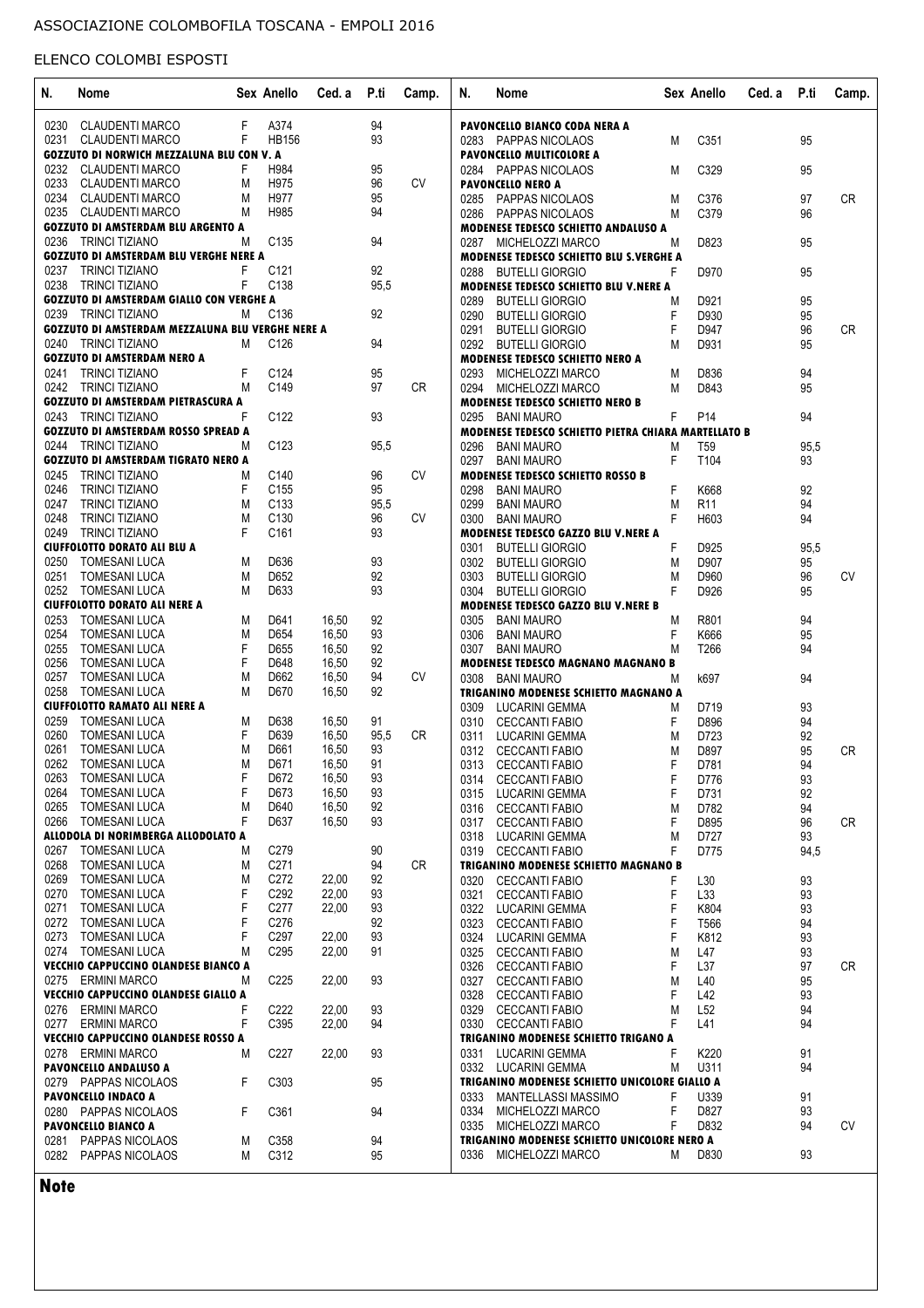| N.   | Nome                                                        |   | Sex Anello       | Ced. a | P.ti | Camp.     | N.           | Nome                                                              |        | Sex Anello       | Ced. a | P.ti     | Camp.     |
|------|-------------------------------------------------------------|---|------------------|--------|------|-----------|--------------|-------------------------------------------------------------------|--------|------------------|--------|----------|-----------|
| 0337 | MICHELOZZI MARCO                                            | F | D850             |        | 93   |           | 0398         | <b>TREDICI MARCO</b>                                              | M      | D579             | 11,00  | 93       |           |
| 0338 | MICHELOZZI MARCO                                            | F | D861             |        | 93   |           | 0399         | <b>TREDICI MARCO</b>                                              | F      | D557             | 11,00  | 95       |           |
|      | TRIGANINO MODENESE SCHIETTO UNICOLORE NERO B                |   |                  |        |      |           | 0400         | <b>TREDICI MARCO</b>                                              | F      | D559             | 11,00  | 96       | <b>CR</b> |
|      |                                                             |   |                  |        |      |           | 0401         | <b>TREDICI MARCO</b>                                              |        | D566             | 11,00  | 93       |           |
| 0339 | MICHELOZZI MARCO                                            | M | L <sub>160</sub> |        | 95   | <b>CV</b> |              |                                                                   | F      |                  |        |          |           |
| 0340 | MICHELOZZI MARCO                                            | F | T432             |        | 92   |           | 0402         | <b>TREDICI MARCO</b>                                              | F      | D570             | 11,00  | 93       |           |
|      | TRIGANINO MODENESE SCHIETTO UNICOLORE ROSSO A               |   |                  |        |      |           | 0403         | <b>TREDICI MARCO</b>                                              | F      | D561             | 11,00  | 94       |           |
| 0341 | MANTELLASSI MASSIMO                                         | F | U337             |        | 91   |           | 0404         | <b>TREDICI MARCO</b>                                              | M      | D <sub>574</sub> | 11,00  | 95       |           |
|      | 0342 MICHELOZZI MARCO                                       | M | D829             |        | 93   |           | 0405         | <b>TREDICI MARCO</b>                                              | F      | D <sub>572</sub> | 11,00  | 93       |           |
|      | TRIGANINO MODENESE SCHIETTO UNICOLORE ROSSO B               |   |                  |        |      |           | 0406         | <b>TREDICI MARCO</b>                                              | M      | D <sub>560</sub> | 11,00  | 95       |           |
| 0343 | MICHELOZZI MARCO                                            | F | K929             |        | 93   |           | 0407         | <b>TREDICI MARCO</b>                                              | M      | D562             | 11,00  | 94       |           |
| 0344 | MICHELOZZI MARCO                                            | Μ | T429             |        | 92   |           | 0408         | <b>TREDICI MARCO</b>                                              | F      | D571             | 11,00  | 94       |           |
|      | TRIGANINO MODENESE SCHIETTO VARIOPINTO A                    |   |                  |        |      |           |              | <b>CALOTTA DI AMBURGO NERO A</b>                                  |        |                  |        |          |           |
|      |                                                             |   | D707             |        | 92   |           | 0409         | TOMESANI LUCA                                                     | F      | D678             | 22,00  | 94       |           |
|      | 0345 LUCARINI GEMMA                                         | М |                  |        |      |           | 0410         | TOMESANI LUCA                                                     | F      | D667             | 22,00  | 95,5     | <b>CR</b> |
|      | TRIGANINO MODENESE SCHIETTO VERGATO A                       |   |                  |        |      |           |              |                                                                   |        |                  |        |          |           |
| 0346 | MANTELLASSI MASSIMO                                         | F | U32              |        | 93   |           | 0411         | <b>TOMESANI LUCA</b>                                              | M      | D651             | 22,00  | 95       |           |
| 0347 | <b>TRINCI TIZIANO</b>                                       | F | T155             |        | 94   |           | 0412         | <b>TOMESANI LUCA</b>                                              | F      | D653             | 22,00  | 92       |           |
| 0348 | <b>TRINCI TIZIANO</b>                                       | F | D581             |        | 93   |           | 0413         | TOMESANI LUCA                                                     | M      | D657             | 22,00  | 93       |           |
| 0349 | LUCARINI GEMMA                                              | M | D714             |        | 92   |           | 0414         | TOMESANI LUCA                                                     | M      | D659             | 22,00  | 92       |           |
| 0350 | <b>TRINCI TIZIANO</b>                                       | M | D <sub>582</sub> |        | 93   |           | 0415         | TOMESANI LUCA                                                     | M      | D656             | 22,00  | 94       |           |
| 0351 | LUCARINI GEMMA                                              | M | D736             |        | 94   |           | 0416         | <b>TOMESANI LUCA</b>                                              | M      | D691             | 22,00  | 92       |           |
| 0352 | <b>TRINCI TIZIANO</b>                                       | M | D580             |        | 95   | <b>CR</b> |              | 0417 TOMESANI LUCA                                                | F      | D658             | 22,00  | 92       |           |
| 0353 | <b>TRINCI TIZIANO</b>                                       | F | D588             |        | 93   |           |              | ROTOLATORE DI BIRMINGHAM PEZZATO A                                |        |                  |        |          |           |
|      |                                                             |   |                  |        |      |           |              |                                                                   | F      |                  |        | 90       |           |
| 0354 | <b>TRINCI TIZIANO</b>                                       | M | D585             |        | 93   |           | 0418         | SANTINI DANIELE                                                   |        | D884             |        |          |           |
| 0355 | TRINCI TIZIANO                                              | F | D584             |        | 94   |           | 0419         | SANTINI DANIELE                                                   | F      | D889             |        | 90       |           |
| 0356 | LUCARINI GEMMA                                              | F | D700             |        | 93   |           | 0420         | SANTINI DANIELE                                                   |        | T479             |        | 90       |           |
| 0357 | <b>TRINCI TIZIANO</b>                                       | F | D597             |        | 93   |           | 0421         | <b>SANTINI DANIELE</b>                                            | M      | D882             |        | 94       | <b>CV</b> |
| 0358 | LUCARINI GEMMA                                              | M | D729             |        | 93   |           |              | CAPITOMBOLANTE TEDESCO PICA ROSSO BECCO CHIARO A                  |        |                  |        |          |           |
| 0359 | <b>TRINCI TIZIANO</b>                                       | F | D590             |        | 93   |           | 0422         | <b>BUTELLI GIORGIO</b>                                            | M      | D902             |        | 94       |           |
| 0360 | <b>TRINCI TIZIANO</b>                                       | F | D591             |        | 95,5 |           | 0423         | <b>BUTELLI GIORGIO</b>                                            | M      | D913             |        | 96       |           |
| 0361 | MANTELLASSI MASSIMO                                         | M | U30              |        | 92   |           | 0424         | <b>BUTELLI GIORGIO</b>                                            | F      | D912             |        | 94       |           |
|      | 0362 TRINCI TIZIANO                                         | M | D594             |        | 94   |           |              | CRAVATTATO ITALIANO (REGGIANINO) BIANCO A                         |        |                  |        |          |           |
|      |                                                             |   |                  |        |      |           |              |                                                                   |        |                  |        |          | <b>CV</b> |
|      | <b>TRIGANINO MODENESE SCHIETTO VERGATO B</b>                |   |                  |        |      |           | 0425         | <b>BUTELLI GIORGIO</b>                                            | M      | D929             |        | 94       |           |
| 0363 | <b>TRINCI TIZIANO</b>                                       | F | C89              |        | 95   |           | 0426         | <b>BUTELLI GIORGIO</b>                                            | F      | D958             |        | 93       |           |
| 0364 | LUCARINI GEMMA                                              | F | K828             |        | 94   |           | 0427         | <b>BUTELLI GIORGIO</b>                                            | M      | D952             |        | 93       |           |
|      | TRIGANINO MODENESE GAZZO UNICOLORE NERO A                   |   |                  |        |      |           | 0428         | <b>BUTELLI GIORGIO</b>                                            | F      | D937             |        | 93       |           |
| 0365 | MICHELOZZI MARCO                                            | M | D857             |        | 92   |           |              | <b>CRAVATTATO ITALIANO (REGGIANINO) BIANCO B</b>                  |        |                  |        |          |           |
| 0366 | MICHELOZZI MARCO                                            | F | D864             |        | 92   |           |              | 0429 BUTELLI GIORGIO                                              | М      | K957             |        | 95       |           |
| 0367 | MICHELOZZI MARCO                                            | F | D820             |        | 92   |           |              | CRAVATTATO ITALIANO (REGGIANINO) BLU VERGATO NERO A               |        |                  |        |          |           |
| 0368 | MICHELOZZI MARCO                                            | M | D825             |        | 96   | <b>CR</b> | 0430         | <b>BUTELLI GIORGIO</b>                                            | M      | D962             |        | 92       |           |
| 0369 | MICHELOZZI MARCO                                            | M | D824             |        | 93   |           | 0431         | <b>BUTELLI GIORGIO</b>                                            | F      | D939             |        | 93       |           |
|      |                                                             | F | D831             |        |      |           |              | 0432 BUTELLI GIORGIO                                              | M      | D950             |        | 93       |           |
| 0370 | MICHELOZZI MARCO                                            |   |                  |        | 94   |           |              |                                                                   |        |                  |        |          |           |
| 0371 | MICHELOZZI MARCO                                            | M | D838             |        | 94   |           |              | CRAVATTATO ITALIANO (REGGIANINO) BLU VERGATO NERO B               |        |                  |        |          |           |
| 0372 | MICHELOZZI MARCO                                            | M | D837             |        | 95,5 |           | 0433         | <b>BUTELLI GIORGIO</b>                                            | M      | R186             |        | 93       |           |
| 0373 | MICHELOZZI MARCO                                            | F | D862             |        | 92   |           |              | 0434 BUTELLI GIORGIO                                              | F      | R <sub>187</sub> |        | 94       |           |
| 0374 | MICHELOZZI MARCO                                            | F | D851             |        | 93   |           |              | CRAVATTATO ITALIANO (REGGIANINO) GIALLO CON VERGHE (PASTELLINO) A |        |                  |        |          |           |
|      | TRIGANINO MODENESE GAZZO UNICOLORE NERO B                   |   |                  |        |      |           | 0435         | <b>BUTELLI GIORGIO</b>                                            | M      | D940             |        | 93       |           |
| 0375 | MICHELOZZI MARCO                                            | М | P976             |        | 96   | <b>CR</b> | 0436         | <b>BUTELLI GIORGIO</b>                                            | F      | D914             |        | 93       |           |
| 0376 | MICHELOZZI MARCO                                            | M | U647             |        | 93   |           | 0437         | <b>BUTELLI GIORGIO</b>                                            | М      | D941             |        | 94       | <b>CV</b> |
|      | MICHELOZZI MARCO                                            |   | R225             |        |      |           |              | 0438 BUTELLI GIORGIO                                              | M      | D911             |        | 93       |           |
| 0377 |                                                             | M |                  |        | 93   |           |              |                                                                   |        |                  |        |          |           |
| 0378 | MICHELOZZI MARCO                                            | M | U653             |        | 95   |           |              | CRAVATTATO ITALIANO (REGGIANINO) GIALLO MARTELLATO A              |        |                  |        |          |           |
| 0379 | MICHELOZZI MARCO                                            | M | L <sub>159</sub> |        | 95,5 |           | 0439         | <b>BUTELLI GIORGIO</b>                                            | M      | D953             |        | 92       |           |
| 0380 | MICHELOZZI MARCO                                            | M | R <sub>210</sub> |        | 94   |           |              | 0440 BUTELLI GIORGIO                                              | F      | D957             |        | 93       |           |
| 0381 | MICHELOZZI MARCO                                            | M | U649             |        | 94   |           |              | 0441 BUTELLI GIORGIO                                              | F      | D909             |        | 95       | <b>CV</b> |
|      | 0382 MICHELOZZI MARCO                                       | F | N456             |        | 93   |           |              | 0442 BUTELLI GIORGIO                                              | M      | D915             |        | 92       |           |
|      | 0383 MICHELOZZI MARCO                                       | F | R417             |        | 93   |           |              | CRAVATTATO ITALIANO (REGGIANINO) GIALLO MARTELLATO B              |        |                  |        |          |           |
|      | <b>TRIGANINO MODENESE GAZZO VERGATO B</b>                   |   |                  |        |      |           | 0443         | <b>BUTELLI GIORGIO</b>                                            | м      | K948             |        | 93       |           |
|      | 0384 LUCARINI GEMMA                                         | M | K820             |        | 93   |           | 0444         | <b>BUTELLI GIORGIO</b>                                            | F      | R <sub>147</sub> |        | 94       |           |
|      |                                                             |   |                  |        |      |           |              |                                                                   |        |                  |        |          |           |
|      | VECCHIO CRAVATTATO ORIENTALE SAT.ROSSO ORL. A               |   |                  |        |      |           | 0445         | <b>BUTELLI GIORGIO</b>                                            | M      | R <sub>164</sub> |        | 97       | <b>CR</b> |
|      | 0385 TREDICI MARCO                                          | M | C466             | 11,00  | 95   | CR        |              | 0446 BUTELLI GIORGIO                                              | М      | K907             |        | 94       |           |
| 0386 | TREDICI MARCO                                               | M | C454             | 11,00  | 92   |           |              | CRAVATTATO ITALIANO (REGGIANINO) ROSSO CON VERGHE A               |        |                  |        |          |           |
| 0387 | <b>TREDICI MARCO</b>                                        | M | C467             | 11,00  | 94   |           |              | 0447 BUTELLI GIORGIO                                              | М      | D908             |        | 95       |           |
|      | 0388 TREDICI MARCO                                          | M | C473             | 11,00  | 93   |           |              | 0448 BUTELLI GIORGIO                                              | F      | D973             |        | 92       |           |
|      | 0389 TREDICI MARCO                                          | F | C474             | 11,00  | 92   |           |              | 0449 BUTELLI GIORGIO                                              | F      | D936             |        | 93       |           |
|      | 0390 TREDICI MARCO                                          | F | C461             | 11,00  | 93   |           |              | <b>CRAVATTATO ITALIANO (REGGIANINO) ROSSO MART. A</b>             |        |                  |        |          |           |
|      |                                                             |   |                  |        |      |           |              |                                                                   |        |                  |        |          |           |
| 0391 | <b>TREDICI MARCO</b>                                        | M | C470             | 11,00  | 94   |           |              | 0450 BUTELLI GIORGIO                                              | F      | D972             |        | 94       |           |
|      | 0392 TREDICI MARCO                                          | M | C456             | 11,00  | 93   |           |              | 0451 BUTELLI GIORGIO                                              | M      | D942             |        | 96       | CR        |
|      | 0393 TREDICI MARCO                                          | F | C463             | 11,00  | 92   |           |              | 0452 BUTELLI GIORGIO                                              | F      | D933             |        | 96       | <b>CR</b> |
|      |                                                             |   | C460             | 11,00  | 94   |           |              | 0453 BUTELLI GIORGIO                                              | M      | D982             |        | 96       | <b>CR</b> |
|      | 0394 TREDICI MARCO                                          | M |                  |        |      |           |              |                                                                   |        |                  |        |          |           |
|      |                                                             | F | C457             |        |      |           |              |                                                                   |        |                  |        |          |           |
|      | 0395 TREDICI MARCO                                          |   |                  | 11,00  | 93   |           |              | 0454 BUTELLI GIORGIO                                              | M      | D954             |        | 95       |           |
|      | 0396 TREDICI MARCO                                          | М | C469             | 11,00  | 94   |           |              | CRAVATTATO ITALIANO (REGGIANINO) ROSSO MART. B                    |        |                  |        |          |           |
| 0397 | VECCHIO CRAVATTATO TEDESCO BIANCO A<br><b>TREDICI MARCO</b> | М | D577             | 11,00  | 94   |           | 0455<br>0456 | <b>BUTELLI GIORGIO</b><br><b>BUTELLI GIORGIO</b>                  | M<br>F | K440<br>K441     |        | 95<br>96 |           |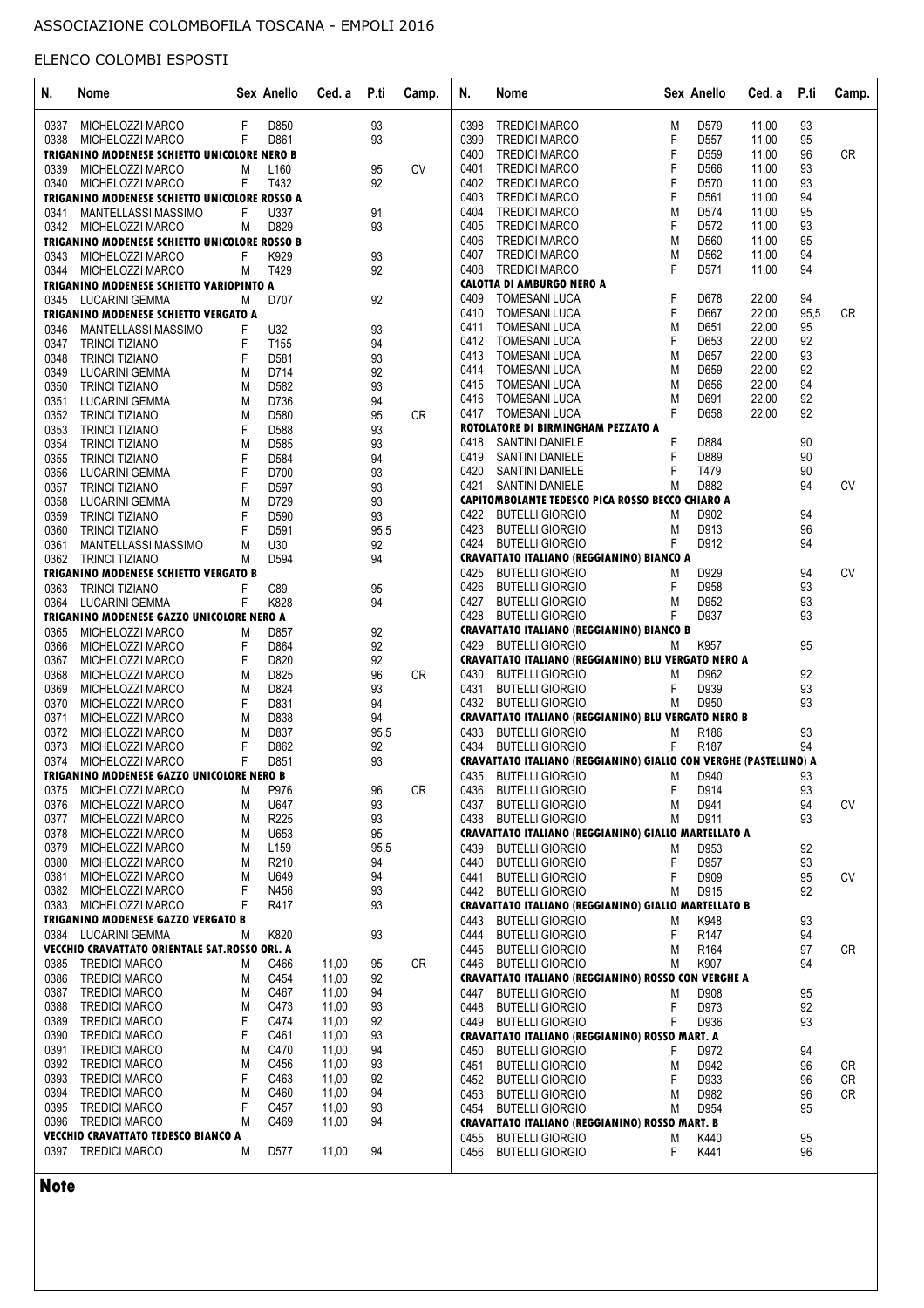## ASSOCIAZIONE COLOMBOFILA TOSCANA - EMPOLI 2016

# ELENCO COLOMBI ESPOSTI

| N.           | Nome                                                         |                                 | Sex Anello   | Ced. a P.ti |                            | Camp.      | N. | Nome | Sex Anello | Ced. a P.ti | Camp. |
|--------------|--------------------------------------------------------------|---------------------------------|--------------|-------------|----------------------------|------------|----|------|------------|-------------|-------|
| 0457         | CRAVATTATO ITALIANO (REGGIANINO) ZARZANO BLU A               |                                 |              |             |                            |            |    |      |            |             |       |
| 0458<br>0459 | <b>BUTELLI GIORGIO</b><br>BUTELLI GIORGIO<br>BUTELLI GIORGIO | ${\sf M}$<br>$\mathsf F$        | D974<br>D944 |             | 95<br>93<br>94<br>93<br>93 | ${\rm CV}$ |    |      |            |             |       |
|              | MANTELLASSI MASSIMO                                          | ${\sf M}$                       | D928<br>U31  |             |                            |            |    |      |            |             |       |
|              | <b>BUTELLI GIORGIO</b>                                       | $\frac{\mathsf{F}}{\mathsf{F}}$ | D943         |             |                            |            |    |      |            |             |       |
|              |                                                              |                                 |              |             |                            |            |    |      |            |             |       |
|              |                                                              |                                 |              |             |                            |            |    |      |            |             |       |
|              |                                                              |                                 |              |             |                            |            |    |      |            |             |       |
|              |                                                              |                                 |              |             |                            |            |    |      |            |             |       |
|              |                                                              |                                 |              |             |                            |            |    |      |            |             |       |
|              |                                                              |                                 |              |             |                            |            |    |      |            |             |       |
|              |                                                              |                                 |              |             |                            |            |    |      |            |             |       |
|              |                                                              |                                 |              |             |                            |            |    |      |            |             |       |
|              |                                                              |                                 |              |             |                            |            |    |      |            |             |       |
|              |                                                              |                                 |              |             |                            |            |    |      |            |             |       |
|              |                                                              |                                 |              |             |                            |            |    |      |            |             |       |
|              |                                                              |                                 |              |             |                            |            |    |      |            |             |       |
|              |                                                              |                                 |              |             |                            |            |    |      |            |             |       |
|              |                                                              |                                 |              |             |                            |            |    |      |            |             |       |
|              |                                                              |                                 |              |             |                            |            |    |      |            |             |       |
|              |                                                              |                                 |              |             |                            |            |    |      |            |             |       |
|              |                                                              |                                 |              |             |                            |            |    |      |            |             |       |
|              |                                                              |                                 |              |             |                            |            |    |      |            |             |       |
|              |                                                              |                                 |              |             |                            |            |    |      |            |             |       |
|              |                                                              |                                 |              |             |                            |            |    |      |            |             |       |
|              |                                                              |                                 |              |             |                            |            |    |      |            |             |       |
|              |                                                              |                                 |              |             |                            |            |    |      |            |             |       |
|              |                                                              |                                 |              |             |                            |            |    |      |            |             |       |
|              |                                                              |                                 |              |             |                            |            |    |      |            |             |       |
|              |                                                              |                                 |              |             |                            |            |    |      |            |             |       |
|              |                                                              |                                 |              |             |                            |            |    |      |            |             |       |
|              |                                                              |                                 |              |             |                            |            |    |      |            |             |       |
|              |                                                              |                                 |              |             |                            |            |    |      |            |             |       |
|              |                                                              |                                 |              |             |                            |            |    |      |            |             |       |
|              |                                                              |                                 |              |             |                            |            |    |      |            |             |       |
|              |                                                              |                                 |              |             |                            |            |    |      |            |             |       |
|              |                                                              |                                 |              |             |                            |            |    |      |            |             |       |
|              |                                                              |                                 |              |             |                            |            |    |      |            |             |       |
|              |                                                              |                                 |              |             |                            |            |    |      |            |             |       |
|              |                                                              |                                 |              |             |                            |            |    |      |            |             |       |
|              |                                                              |                                 |              |             |                            |            |    |      |            |             |       |
|              |                                                              |                                 |              |             |                            |            |    |      |            |             |       |
|              |                                                              |                                 |              |             |                            |            |    |      |            |             |       |
|              |                                                              |                                 |              |             |                            |            |    |      |            |             |       |
|              |                                                              |                                 |              |             |                            |            |    |      |            |             |       |
|              |                                                              |                                 |              |             |                            |            |    |      |            |             |       |
| <b>Note</b>  |                                                              |                                 |              |             |                            |            |    |      |            |             |       |
|              |                                                              |                                 |              |             |                            |            |    |      |            |             |       |
|              |                                                              |                                 |              |             |                            |            |    |      |            |             |       |
|              |                                                              |                                 |              |             |                            |            |    |      |            |             |       |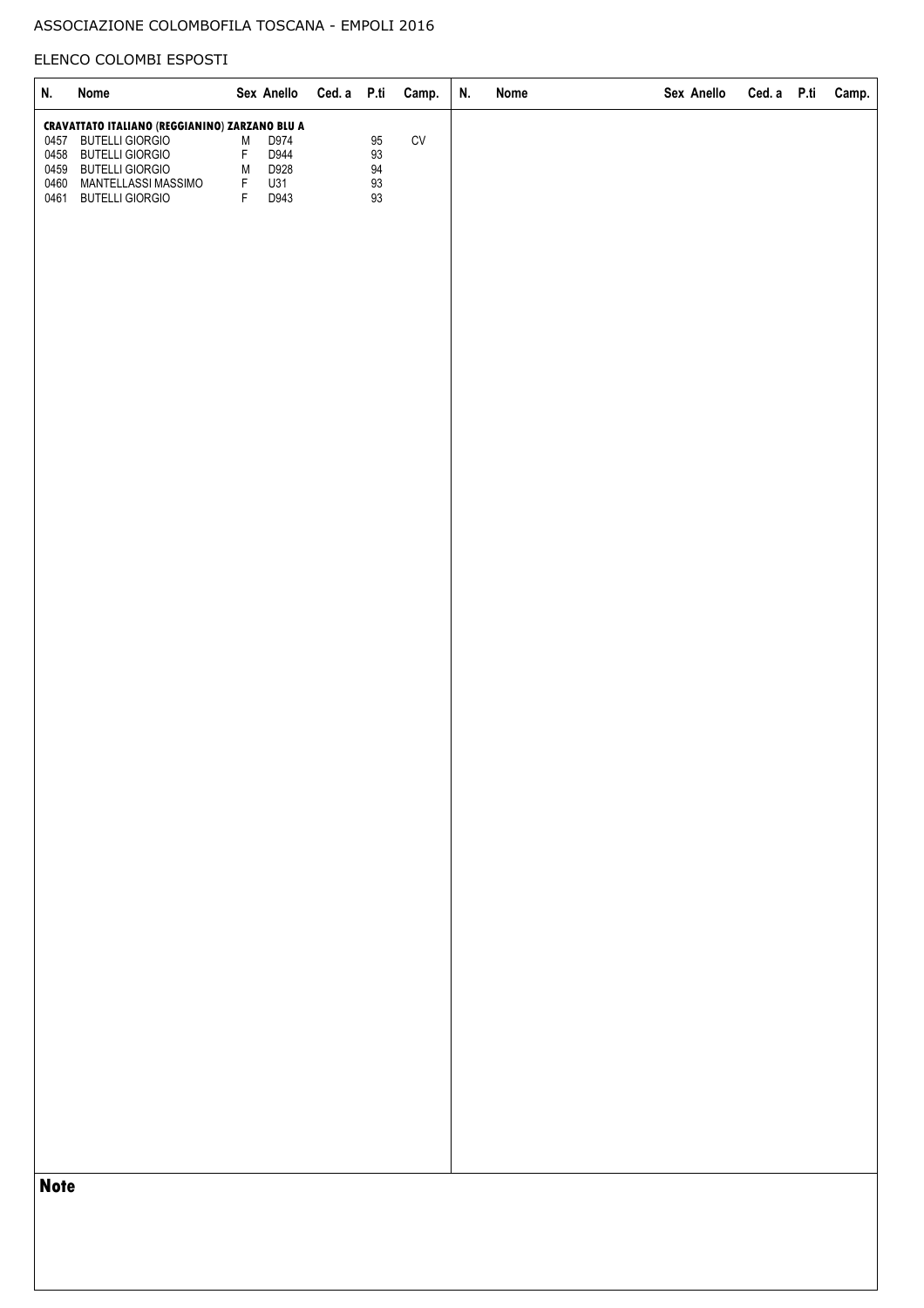#### FIAC - Federazione Italiana Allevatori Colombi - EMPOLI 2016

### CAMPIONI DI RAZZA

| Razza                                      | <b>Classe Sesso</b> |   | Colore                     | Gabbia     | Punti    | Anello       | <b>Espositore</b>                                            | Campione                            |
|--------------------------------------------|---------------------|---|----------------------------|------------|----------|--------------|--------------------------------------------------------------|-------------------------------------|
| Sottobanca                                 | Α                   | м | Magnano                    | 8          | 94,5     | P731         | Baglini Alessandro                                           | <b>CR</b>                           |
| Sottobanca                                 | B                   | M | Magnano                    | 14         | 95       | F253         | Baglini Alessandro                                           | <b>CR</b>                           |
| Cauchois                                   | A                   | M | Blu Magliato R             | 25         | 95       | G329         | Mancini Tiziano                                              | <b>CR</b>                           |
| Mondano                                    | Α                   | M | Blu Verghe Ner             | 38         | 96       | P761         | Baglini Alessandro                                           | <b>CR</b>                           |
| Mondano                                    | B                   | F | Blu Verghe Ner             | 47         | 96       | B246         | Baglini Alessandro                                           | <b>CR</b>                           |
| Allodola di Coburgo                        | A                   | M | Argento Senza              | 65         | 96       | H626         | Mancini Tiziano                                              | <b>CR</b>                           |
| Lahore                                     | A                   | M | Nero                       | 72         | 96       | P670         | Mantellassi Massimo                                          | <b>CR</b>                           |
| Rondone egiziano                           | А                   | M | Blu-giallo C.              | 81         | 95       | C389         | Puccini Giacomo                                              | CR                                  |
| Bergamasco                                 | A                   | F | Giallo                     | 96         | 94       | G136         | Santini Daniele                                              | CR                                  |
| Texano                                     | A                   | F | Blu Con Verghe             | 128        | 96       | G355         | Arcuri Ernesto                                               | <b>CR</b>                           |
| Texano                                     | Α                   | M | Tipico                     | 116        | 95       | G318         | Mancini Tiziano                                              | <b>CR</b>                           |
| Viaggiatore Tedesco                        | А                   | M | Zarzano Blu                | 160        | 96       | H795         | Virga Francesco                                              | <b>CR</b>                           |
| Viaggiatore Tedesco                        | B                   | F | Pezzato                    | 156        | 95,5     | F366         | Cecchetti Aldo                                               | <b>CR</b>                           |
| King                                       | Α                   | M | Rosso Con Verg             | 187        | 96       | S179         | Bianchini Sergio                                             | <b>CR</b>                           |
| King                                       | B                   | M | Nero                       | 178        | 96       | H835         | Bani Mauro                                                   | <b>CR</b>                           |
| Fiorentino                                 | A                   | F | Nero                       | 218        | 96       | G181         | Butelli Giorgio                                              | <b>CR</b>                           |
| Fiorentino                                 | A                   | M | Nero                       | 210        | 96       | G32          | Claudenti Marco                                              | <b>CR</b>                           |
| Fiorentino                                 | B                   | M | Nero                       | 222        | 96       | M55          | Claudenti Marco                                              | <b>CR</b>                           |
| Gozzuto di Amsterdam A                     |                     | M | Nero                       | 242        | 97       | C149         | Trinci Tiziano                                               | <b>CR</b>                           |
| Ciuffolotto                                | A                   | F | Ramato Ali Ner             | 260        | 95,5     | D639         | Tomesani Luca                                                | CR                                  |
| Allodola di Norimber                       | A                   | M | Allodolato                 | 268        | 94       | C271         | Tomesani Luca                                                | <b>CR</b>                           |
| Pavoncello                                 | А                   | M | Nero                       | 285        | 97       | C376         | Pappas Nicolaos                                              | <b>CR</b>                           |
| Modenese tedesco sch A                     |                     | F | Blu V.nere                 | 291        | 96       | D947         | <b>Butelli Giorgio</b>                                       | <b>CR</b>                           |
| Triganino Modenese S A                     |                     | F | Magnano                    | 317        | 96       | D895         | Ceccanti Fabio                                               | <b>CR</b>                           |
| Triganino Modenese S A                     |                     | M | Vergato                    | 352        | 95       | D580         | Trinci Tiziano                                               | CR                                  |
| Triganino Modenese S A                     |                     | M | Magnano                    | 312        | 95       | D897         | Ceccanti Fabio                                               | CR                                  |
| Triganino Modenese S B                     |                     | F | Magnano                    | 326        | 97       | L37          | Ceccanti Fabio                                               | CR                                  |
| Triganino Modenese G A                     |                     | M | Unicolore Nero             | 368        | 96       | D825         | Michelozzi Marco                                             | <b>CR</b>                           |
| Triganino Modenese G B                     |                     | M | Unicolore Nero             | 375        | 96       | P976         | Michelozzi Marco                                             | CR                                  |
| Vecchio cravattato o                       | A                   | M | Sat.rosso Orl.             | 385        | 95       | C466         | <b>Tredici Marco</b>                                         | <b>CR</b>                           |
| Vecchio cravattato t                       | A                   | F | <b>Bianco</b>              | 400        | 96       | D559         | Tredici Marco                                                | <b>CR</b>                           |
| Calotta di Amburgo                         | A                   | F | Nero                       | 410        | 95,5     | D667         | Tomesani Luca                                                | <b>CR</b>                           |
| Cravattato Italiano                        | A                   | F | Rosso Mart.                | 452        | 96       | D933         | Butelli Giorgio                                              | <b>CR</b>                           |
|                                            | A                   | M |                            |            | 96       | D942         |                                                              |                                     |
|                                            | A                   | M |                            |            |          |              |                                                              |                                     |
| Cravattato Italiano                        | B                   | M | Giallo Martell             | 445        |          |              |                                                              |                                     |
| Cravattato Italiano<br>Cravattato Italiano |                     |   | Rosso Mart.<br>Rosso Mart. | 451<br>453 | 96<br>97 | D982<br>R164 | Butelli Giorgio<br><b>Butelli Giorgio</b><br>Butelli Giorgio | <b>CR</b><br><b>CR</b><br><b>CR</b> |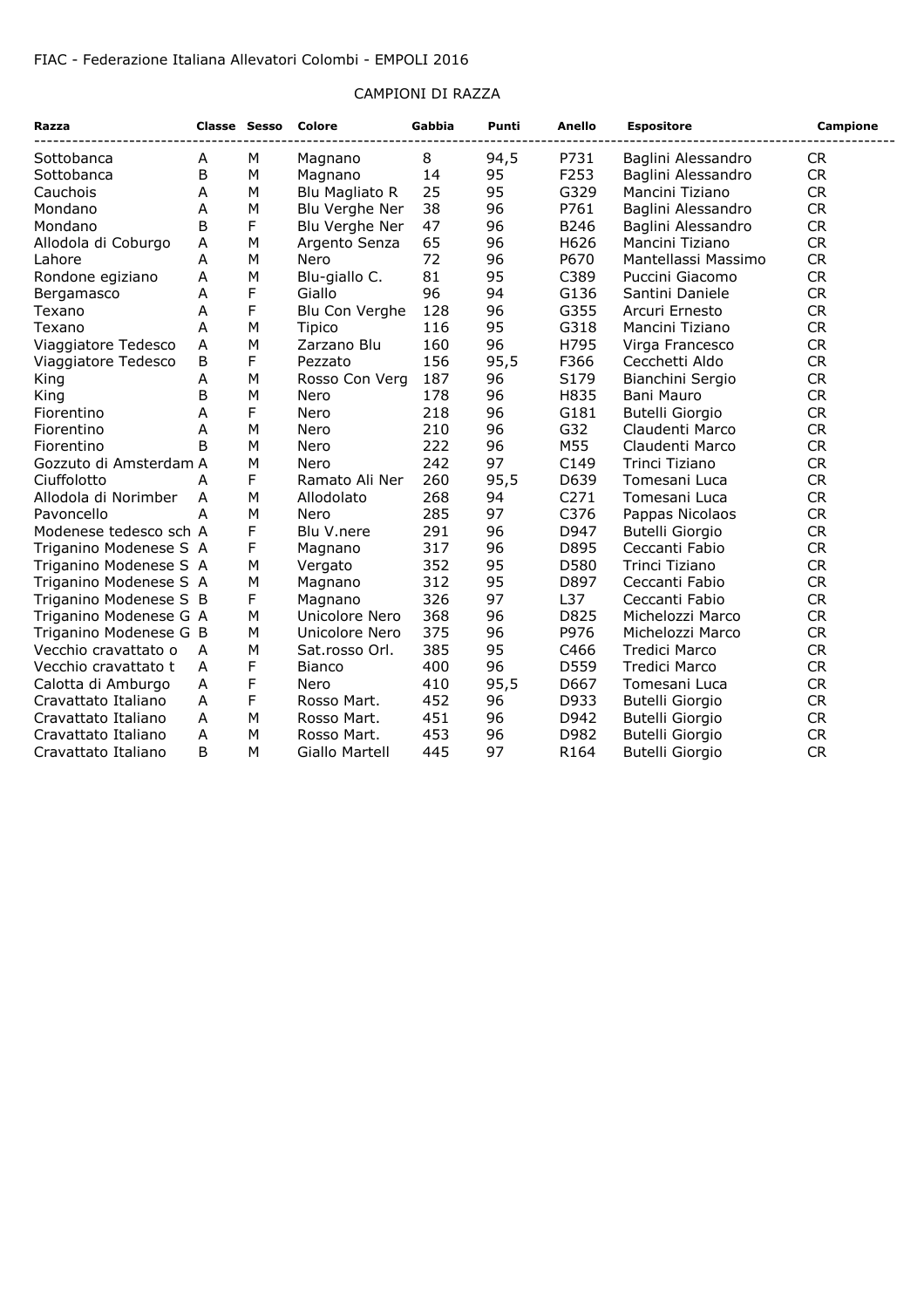#### CAMPIONI DI GRUPPO

| Razza                            | Classe | <b>Espositore</b>         | Punteggio |  |
|----------------------------------|--------|---------------------------|-----------|--|
| Sottobanca                       | A      | BAGLINI ALESSANDRO        | 746,5     |  |
| Mondano                          | A      | <b>BAGLINI ALESSANDRO</b> | 756       |  |
| Mondano                          | B      | BAGLINI ALESSANDRO        | 759       |  |
| Allodola di Coburgo              | A      | MANCINI TIZIANO           | 750       |  |
| Lahore                           | Α      | MANTELLASSI MASSIMO       | 747,5     |  |
| Rondone egiziano                 | A      | PUCCINI GIACOMO           | 745       |  |
| Bergamasco                       | Α      | SANTINI DANIELE           | 740       |  |
| Texano                           | A      | <b>ARCURI ERNESTO</b>     | 759,5     |  |
| Viaggiatore Tedesco da esp.      | B      | CECCHETTI ALDO            | 753       |  |
| King                             | A      | <b>BIANCHINI SERGIO</b>   | 759       |  |
| King                             | B      | <b>BANI MAURO</b>         | 758,5     |  |
| Fiorentino                       | Α      | <b>CLAUDENTI MARCO</b>    | 758       |  |
| Fiorentino                       | B      | <b>CLAUDENTI MARCO</b>    | 759       |  |
| Gozzuto di Amsterdam             | A      | TRINCI TIZIANO            | 765,5     |  |
| Ciuffolotto                      | A      | <b>TOMESANI LUCA</b>      | 747,5     |  |
| Pavoncello                       | Α      | PAPPAS NICOLAOS           | 761       |  |
| Triganino Modenese Schietto      | Α      | TRINCI TIZIANO            | 751,5     |  |
| Triganino Modenese Schietto      | B      | <b>CECCANTI FABIO</b>     | 753       |  |
| Triganino Modenese Gazzo         | Α      | MICHELOZZI MARCO          | 749,5     |  |
| Triganino Modenese Gazzo         | B      | MICHELOZZI MARCO          | 753,5     |  |
| Vecchio cravattato orientale     | A      | <b>TREDICI MARCO</b>      | 750       |  |
| Vecchio cravattato tedesco       | A      | TREDICI MARCO             | 757       |  |
| Calotta di Amburgo               | Α      | <b>TOMESANI LUCA</b>      | 747,5     |  |
| Cravattato Italiano (reggianino) | Α      | <b>BUTELLI GIORGIO</b>    | 762       |  |
| Cravattato Italiano (reggianino) | B      | <b>BUTELLI GIORGIO</b>    | 758       |  |

Pagina 1